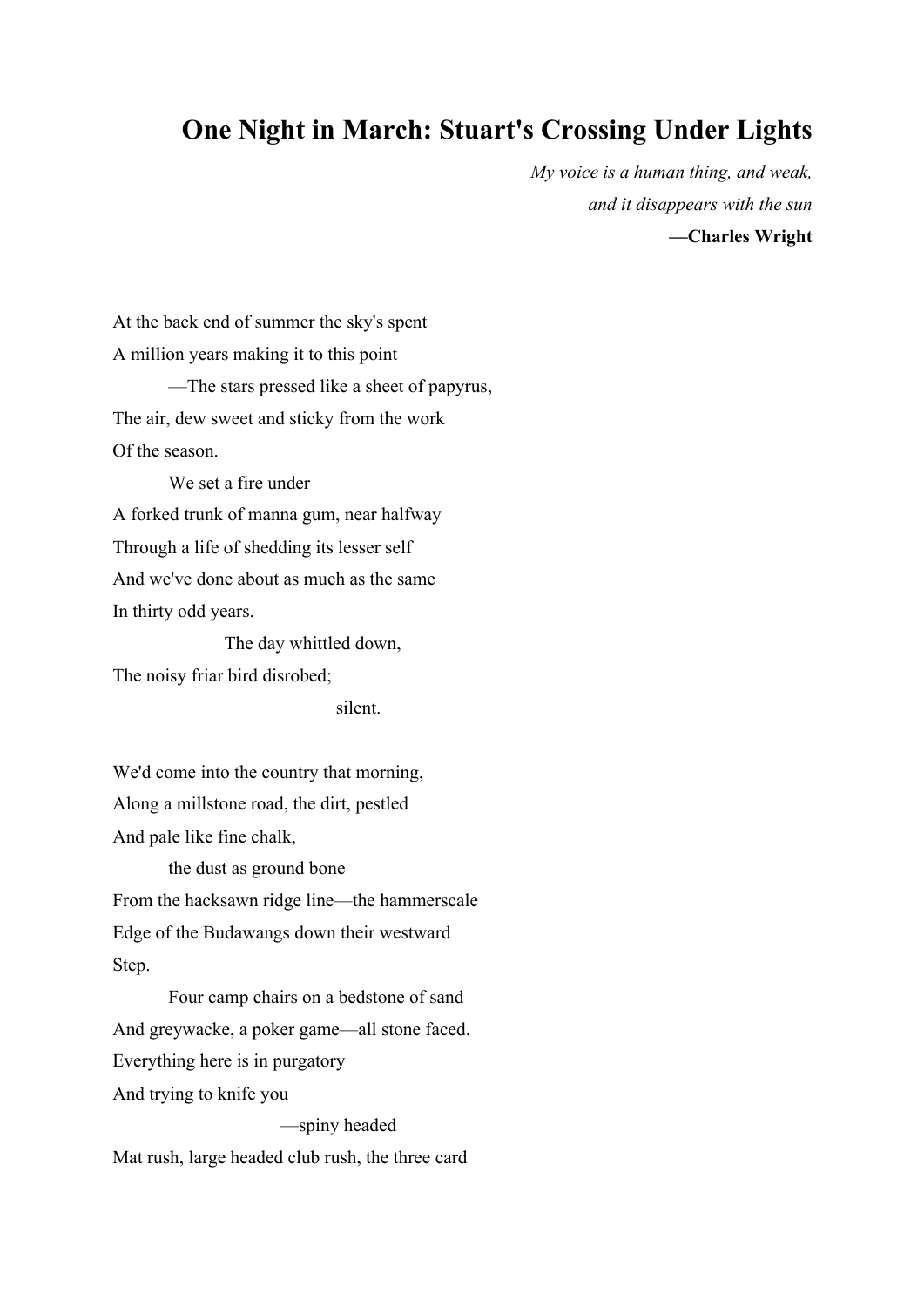Flop. Last year's fire front had flushed the land out, No monitors or grey roos to speak of, Our bodies a feast for water spiders And horse flies. So often,

the highest stakes In the game are the rivers, our lives told By their lines.

The night ajar in embers, We pile chips like haphazard skyscrapers, And talk ourselves back, to one another; Of high school, of love's turns, of houses full With children, of the Shoalhaven's eternal

Narrative—ours the smallest parts, almost Unspoken.

There's more at play here, the land Will have its way, the great dealer of time, Long drawn and quartered for its pound of gold, Will return us, one day,

sifted like ash.

On the water this afternoon we stripped Off our shirts and let the sun scourge our backs, One hundred lashes

—sweat and stream, rugby On the sand bar and we were almost young Again. The geebung and the bottlebrush

Were burning with calls of the reed warbler

And out there,

life seemed a thousand feet deep And etched slow into the gorge. A wedge-tailed Eagle stirred the welkin as a restless God; walking in the thermals as a furrowed